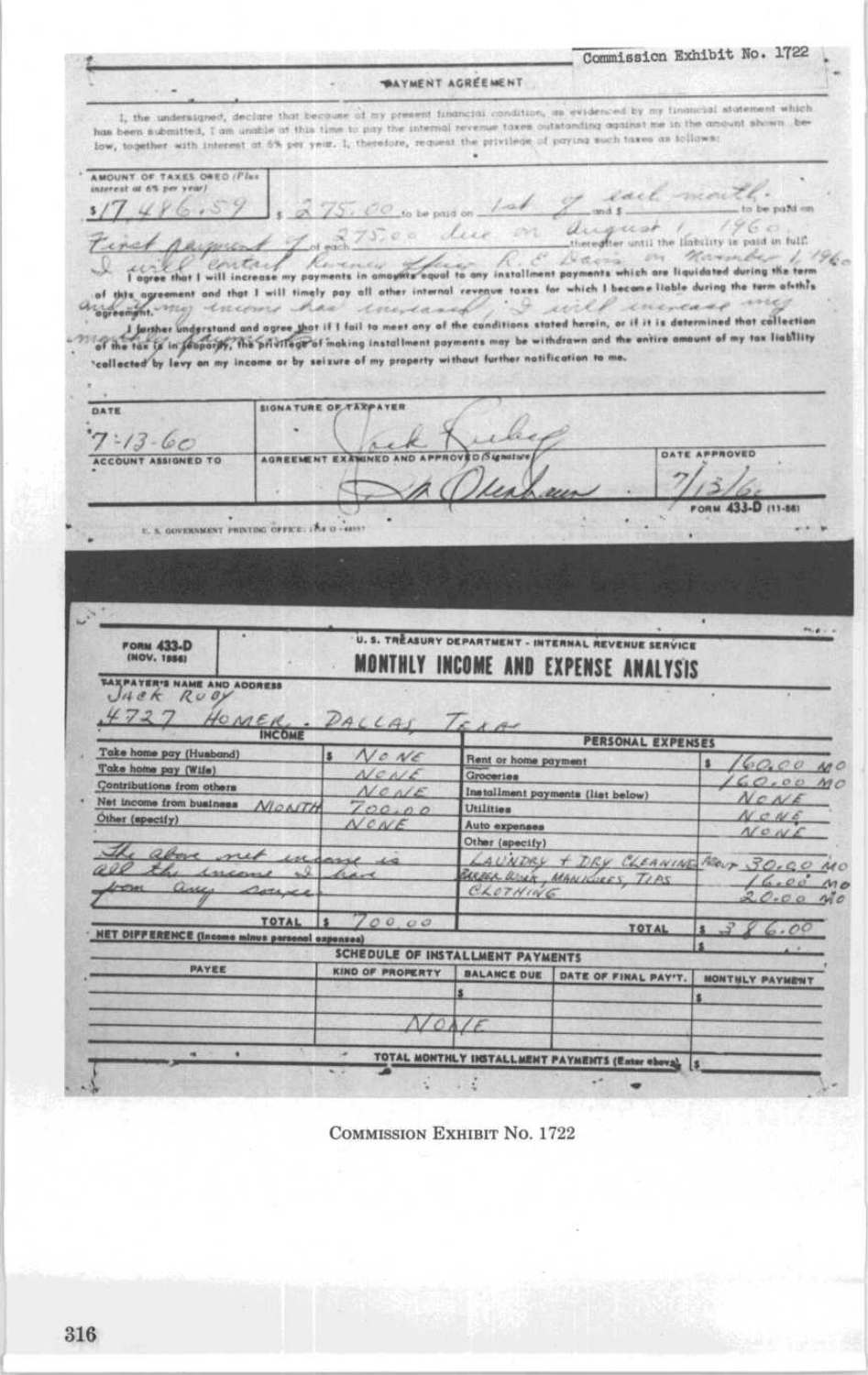PAYMENT AGREEMENT I, the undersigned, declare that because of my present financial condition, as evidenced by my financial statement which has been submitted, I am unable at this time to pay the internal revenue taxes outstanding against me in the amount shown below, together with interest at 6% per year. I, therefore, request the privilege of paying such taxes as follows: AMOUNT OF TAXES OWED (Plus me o  $17.486.$  $275.00$  to be paid on  $14$ be paid on 275.00 due accepted for Solid point  $\sim$ notary formains in amounts for form of the C. Bottom on Movements which are liquidated during the term metry on Movember 1, 1960 ent and that I will timely pay all other internal reveaue taxes for which I become liable during the term of this bright and the same had constant of the conditions stated herein, or if it is determined that collection for this property the enough of making installment payments may be withdrawn and the entire amount of my tax liability vy on my income or by selzure of my property without further notification to me. collected by le DATE **SIGNATURE OF TAXPAYER**  $\mu$ **ED** Signosure **DATE APPROVED ACCOUNT AGBEEMENT** AND AP **BOV FORM 433-D (11-56)** ٠  $u, s$ WEBRARY PERTHIC OFFICE: 1958  $A = 0.016$ OPV **U. S. TREASURY DEPARTMEN** - INTERNAL REVENUE SERVICE FORM 433-D MONTHLY INCOME AND EXPENSE ANALYSIS TAXPAYER'S NAME AND ADDRESS  $H \circ M \in \mathcal{K}_{\text{INCOME}}$ KAS  $4727$ PERSONAL EXPENSES  $160.00$  $140$  $N$ CNE Rent or home payment  $\overline{\mathbf{r}}$ k Take home pay (Husband)  $160.00$ MO Groceries NO NE Take home pay (Wife) NONE Installment payments (list below) Contributions from others NONE  $700.00$  $NCNE$ Utilities Net income from business MONTH NONE Auto expenses Other (specify) NONE Other (specify) e alore net encome LAUNDRY + DRY CLEANING aby  $30.00 \, Me$ Il the income hart  $16.00~M<sub>0</sub>$ ARDER WORK, MANICURES, TIPS on any source ODOMO CLUTHING  $\alpha$  $700,00$ TOTAL × TOTAL İs. **NET DIFFERENCE (Income minus personal expenses)** SCHEDULE OF INSTALLMENT PAYMENTS KIND OF PROPERTY | BALANCE DUE | DATE OF FINAL PAY'T. MONTHLY PAYMENT PAYEE  $A$ TOTAL MONTHLY INSTALLMENT PAYMENTS (Enter above) |S

COMMISSION EXHIBIT No. 1722-Continued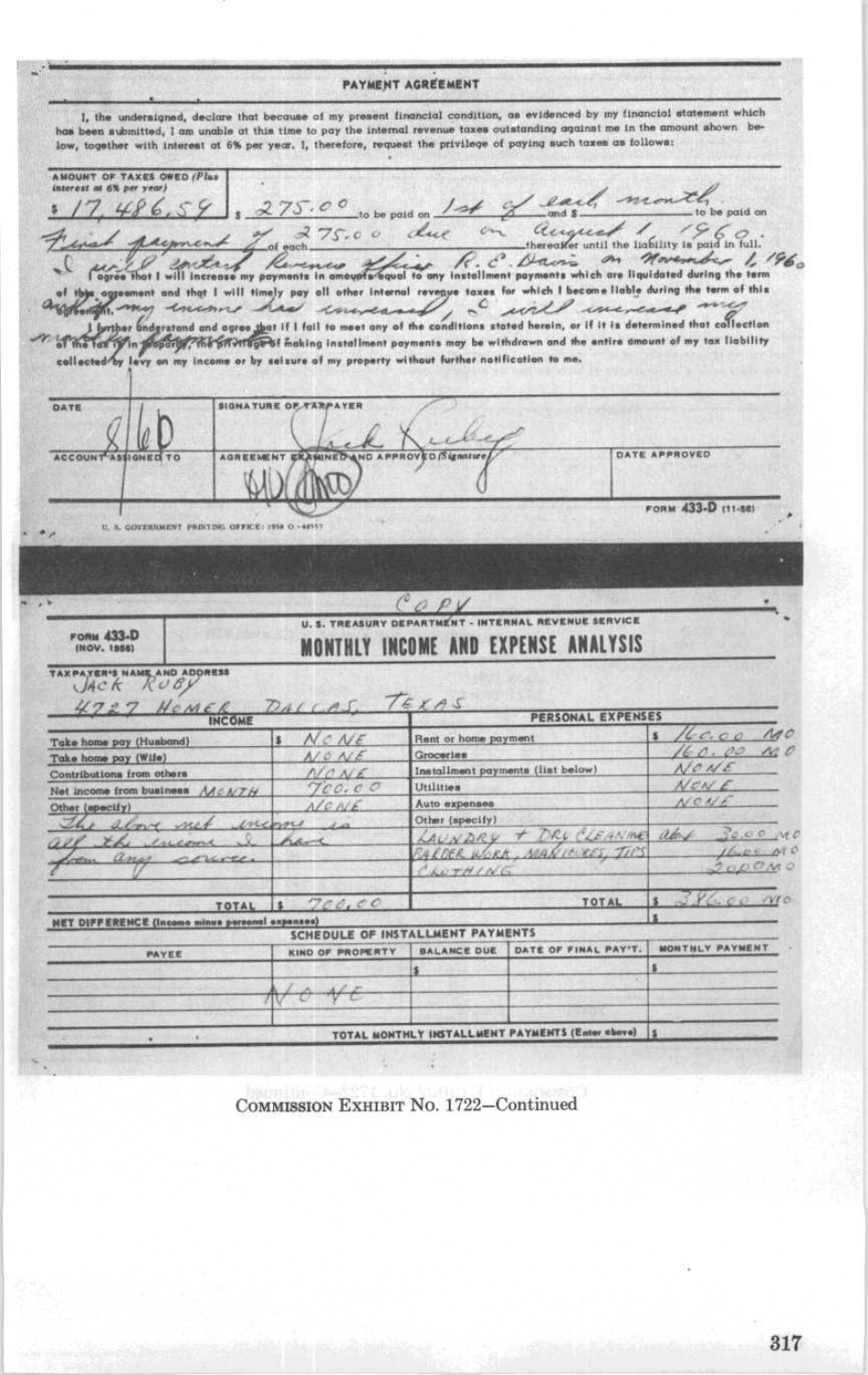The company's property of the  $\cdot$  . **PAYMENT AGREEMENT** 1, the undersigned, declare that because of my present financial condition, as evidenced by my financial statement which has been submitted, I am unable at this time to pay the internal revenue taxes outstanding against me in the amount shown below, together with interest at 6% per year. 1, therefore, request the privilege of paying such taxes as follows: AMOUNT OF TAXES OWED (Plus  $150.00$ aug  $150.0$  obe paid on  $\boldsymbol{Q}$ p to be paid on 96 of until the liability is paid in full. ted during the term thxes for which I become liable during the term will timely pay all other internal revenue<br>according and of this auoun my inancial I further understand and agree that if I fail to meet any of the conditions stated herein, or if it is determined that collection of the tax is in jeopardy, the privilege of making installment payments may be withdrawn and the entire amount of my tax liability without further notification to me. collected by levy on my income or by seizure of my property DATE SIGNATURE OF  $30 - 6$ DATE APPROVED **AGREEMEN** FORM 433-D (REV. 1-60) PRINTING OFFICE: 1940 O - 516582 U. S. TREASURY DEPARTMENT - INTERNAL REVENUE SERVICE MONTHLY INCOME AND EXPENSE ANALYSIS FORM 433-D TAXPAYER'S NAME AND ADDRESS **Jack Ruby** Dallas, Texas 4727 Homer PERSONAL EXPENSES 40.00 **INCOME** × 160-90-Mo Rent s. Take home pay (Husband) None 60.00 Mo Generica EATING OUI Take home pay (Wife) None Encumbrances (from Form 433-C) Contributions from others None 500.00 mo. Approximities **None** Net income from business Auto expenses Other (specify) None About 20.00 Mo Other (apecify) Clothing and  $30*00$  = × Laundry & Dry Cleaning ñ.  $16.00$   $"$ ü Barber, Manicure, Tips etc 46.00 TOTÁL 386.00 TOTAL  $500 - 00$  $\overline{\mathbf{x}}$ **NET DIFFERENCE (Income minus personal expenses)** FORM 433-D IREV. 1-601

COMMISSION EXHIBIT No. 1722-Continued